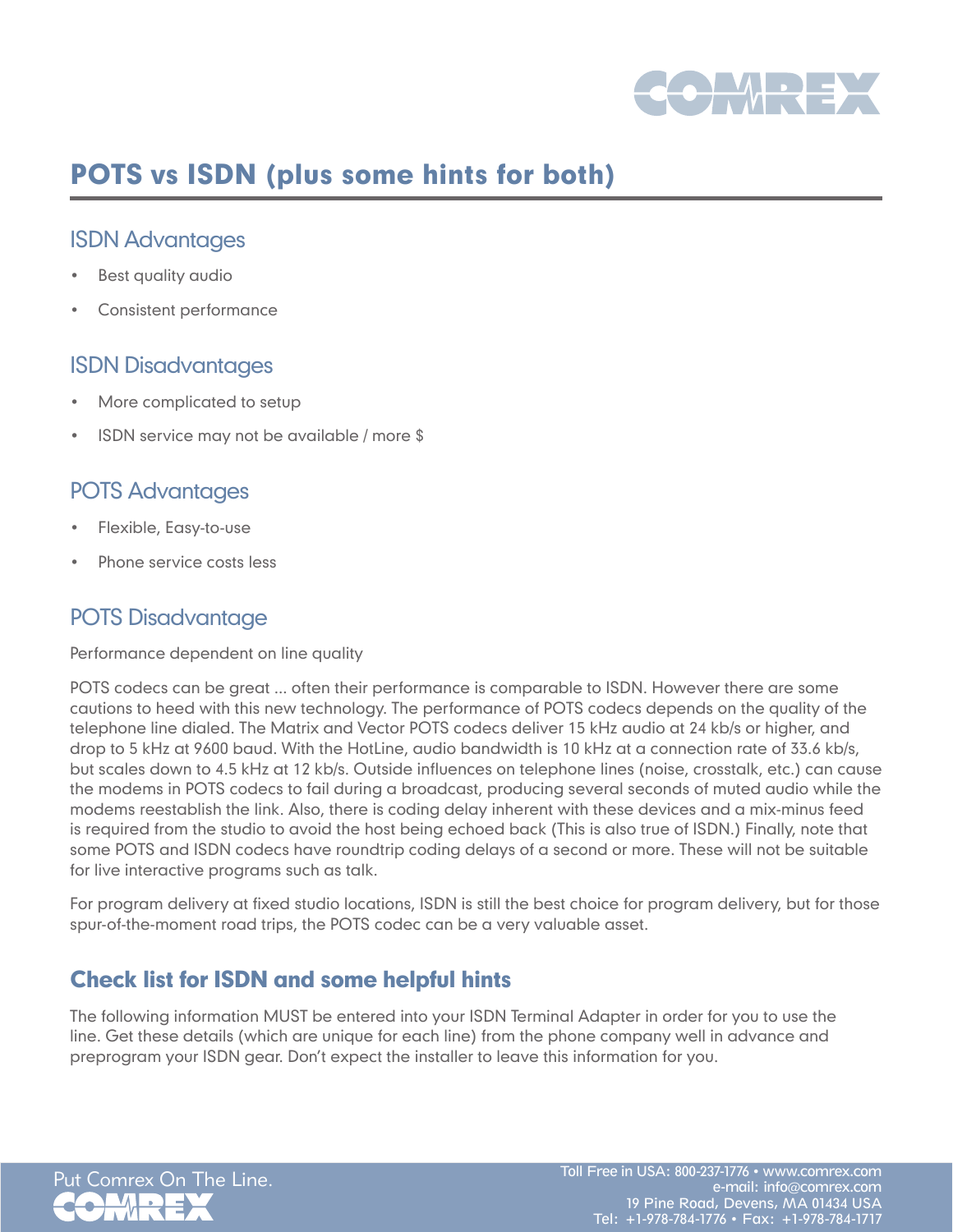

## Switch Type

This selection can be confusing. Three switch types are commonly used in North America: 5ESS, DMS-100 and National ISDN -1 (NI-1). If the telephone company tells you the switch is 5ESS or DMS-100, ask for the software type. If they say the switch uses National software, then use NI-1 as the switch type.

### Local Dialing Numbers - or LDNs

This is the 7-digit local number. You will usually be given two numbers, although there will be just one if there is only one "B" channel ordered or if the switch is a point-to-point switch.

#### SPID numbers - or Service Profile ID

This incorporates the local number and often the area code with some prefix and/or suffix numbers. Incorrect SPIDs account for a large percentage of initial setup problems.

Hint 1: Select a long distance carrier when ordering ISDN. (You will not be automatically assigned one.)

Hint 2: Enter SPIDs and LDNs in the correct order... i.e. SPID #1 with LDN #1.

**Hint 3:** Keep ISDN line details handy for future trouble-shooting.

Hint 4: Make friends with your ISDN installer, and don't let him/her leave until you have completed a long distance call successfully.

## PBXs and POTS codecs

As a rule of thumb, use any means possible to avoid the using POTS codecs over in-house phone systems. POTS codecs contain high speed modems and digital PBX systems can present problems for modem communication. Many electronic phone systems have voltages and currents that are very different from those on a regular phone line. Some can even damage the modem in a POTS codec or a laptop computer. Just because there is a modular jack, don't assume that you can plug a modem into it.

This said, there are probably situations where a PBX is unavoidable. Most PBX systems have the capability of providing direct analog access, since fax machines and computer modems require this facility. In other words, ask to borrow an existing fax or modem line. (Many hotels now offer modem access in your room upon request.) Obviously, the best choice is to have a direct outside line, since it is possible that the analog interface in a given phone system will degrade the line.



Put Comrex On The Line. Toll Free in USA: 800-237-1776 • www.comrex.com e-mail: info@comrex.com 19 Pine Road, Devens, MA 01434 USA Tel: +1-978-784-1776 • Fax: +1-978-784-1717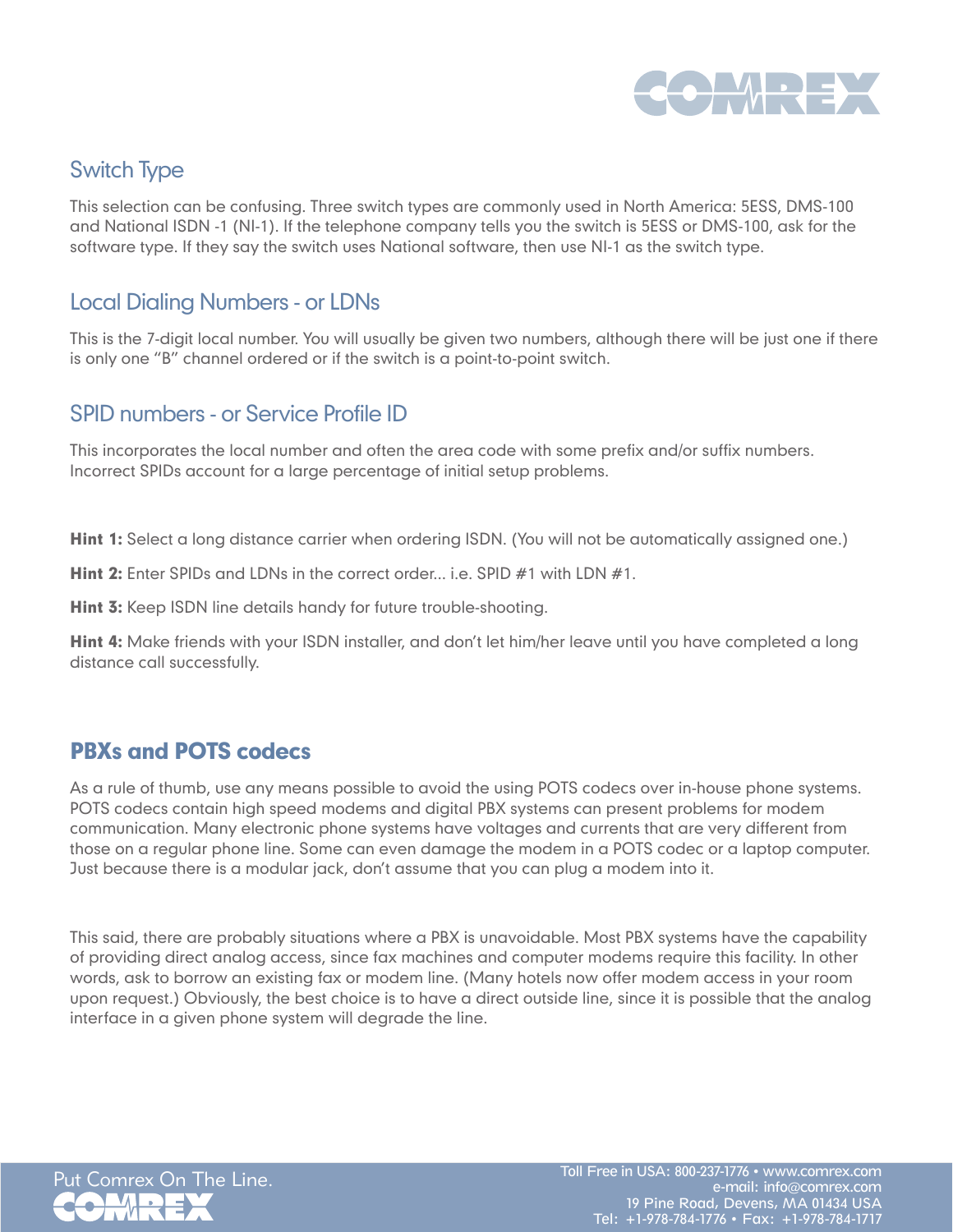

## Some Creative Ideas ... in no certain order

Use a UPS on your AC feed at remotes - provides surge protection and gives you a battery backup.

Use an inexpensive computer-type ISDN terminal adapter, such as the Adtran Express 3000, to provide a high quality POTS port for a POTS codec.

Put an ISDN line at your transmitter site. Even if you don't keep a codec and TA there, you can set one up quickly if your regular STL fails.

ISDN and POTS codecs are completely two-way, so use IFB in the return feed to remotes. "IFB" stands for "Interruptible Fold Back," the techie term for adding intercom to the return audio feed. A pushbutton controlled relay can insert the studio operator's voice into the studio codec return audio, allowing communications with the remote site without the need of an extra phone line.

Consider carrying an inexpensive phone to check out PBXs - if you can get dial tone and dial out, your POTS codec should work. Or try an IBM "Modem Saver," which has status lights to tell you if a phone jack is safe. Or you may want to look at the Model 111 Konnexx Konnector made by Unlimited Systems Corporation in San Diego (Phone: 619-622-1400. Fax: 619-550-7330). . It works with many PBXs and provides an RJ-11 2-wire connection through the 4-wire handset jack, transforming impedances and levels for modem operation.

## A Case History in TELCO Diplomacy

When WATR in Waterbury, CT bought a pair of HotLine POTS codecs, their Chief Engineer, Frank Jankowics, tested them out on arrival and found stable connect rates in and out of his local central office (CO) around 21.6 kb/s. This wasn't bad, but a similar loopthrough at SFX in Hartford with the same equipment connected at 33.6 kb/s. Frank knew that the phone company wouldn't claim responsibility for providing a 33.6 connect rate, but he felt that with a bit of diplomacy and help from his telco contacts, he could do better at WATR.

Rather than calling the phone company to come "fix" his lines, he first talked with a phone company friend, a transmission specialist dealing in digital transmission (ISDN, etc.), who suggested if he was running through a SLIC, it may be causing problems. This was indeed the case with WATR and, after some persistence on Frank's part and some contacts through his transmission specialist friend, the phone company was able to find direct copper pairs between the CO and the station and shift his service off the SLIC.